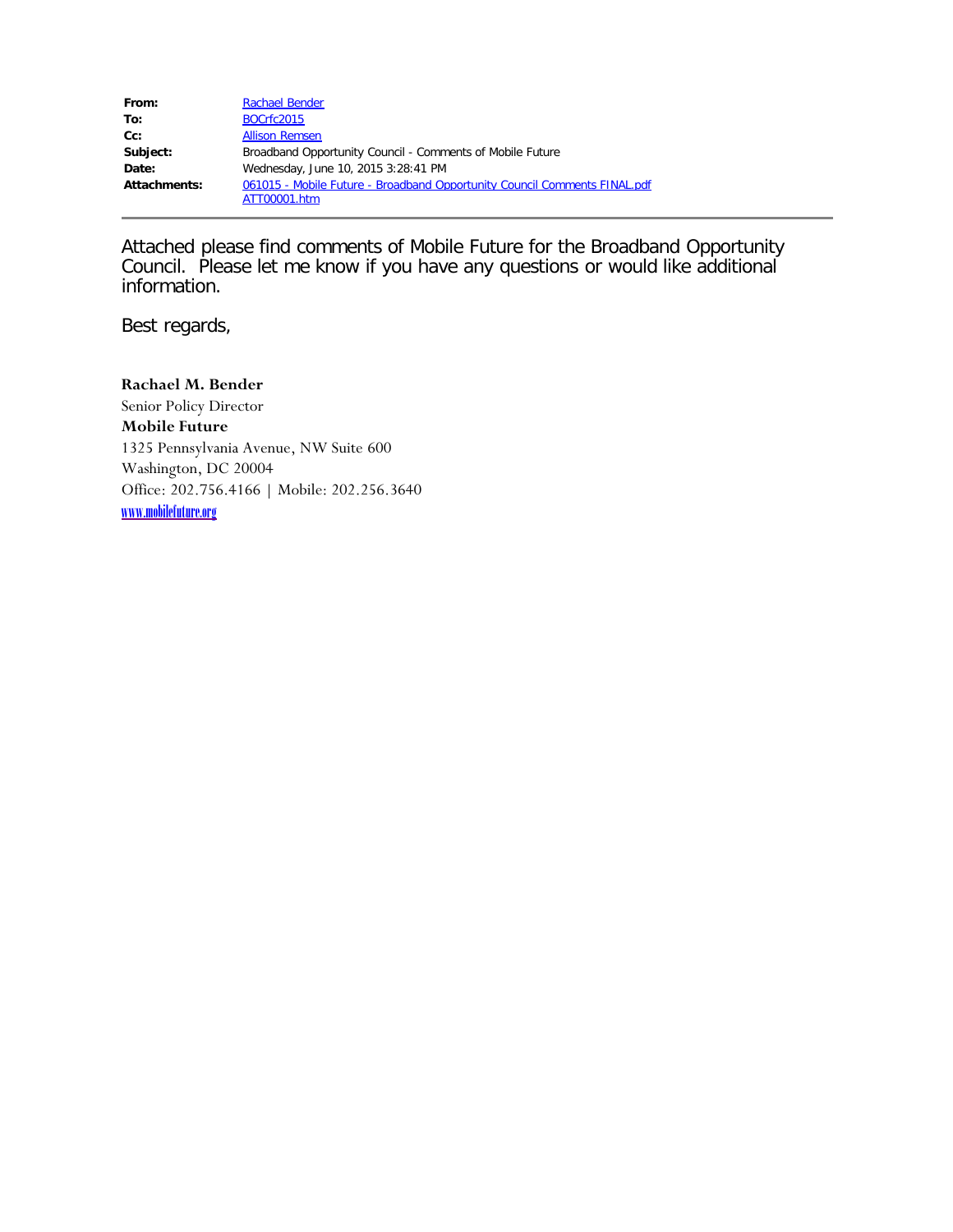

June 10, 2015

# *Via Electronic Filing*

National Telecommunications and Information Administration U.S. Department of Commerce 1401 Constitution Avenue, NW Washington, DC 20230

Rural Utility Service U.S. Department of Agriculture 1400 Independence Avenue, SW Washington, DC 20250

Re: Broadband Opportunity Council Notice and Request for Comment, *Docket Number 1540414365-5365-01*

## **I. INTRODUCTION**

Mobile Future appreciates the opportunity to respond to the Notice and Request for

Comments on the Broadband Opportunity Council ("BOC" or "Council").*<sup>1</sup>* We share the goal

outlined in the President's memorandum launching this effort, which is "expanding broadband

deployment and adoption by addressing regulatory barriers and encouraging investment and

<sup>&</sup>lt;sup>1</sup> Mobile Future is an association of cutting-edge technology and communications companies and a diverse group of non-profit organizations working to support an environment, which encourages investment and innovation in the dynamic wireless sector. More information is available at www.mobilefuture.org.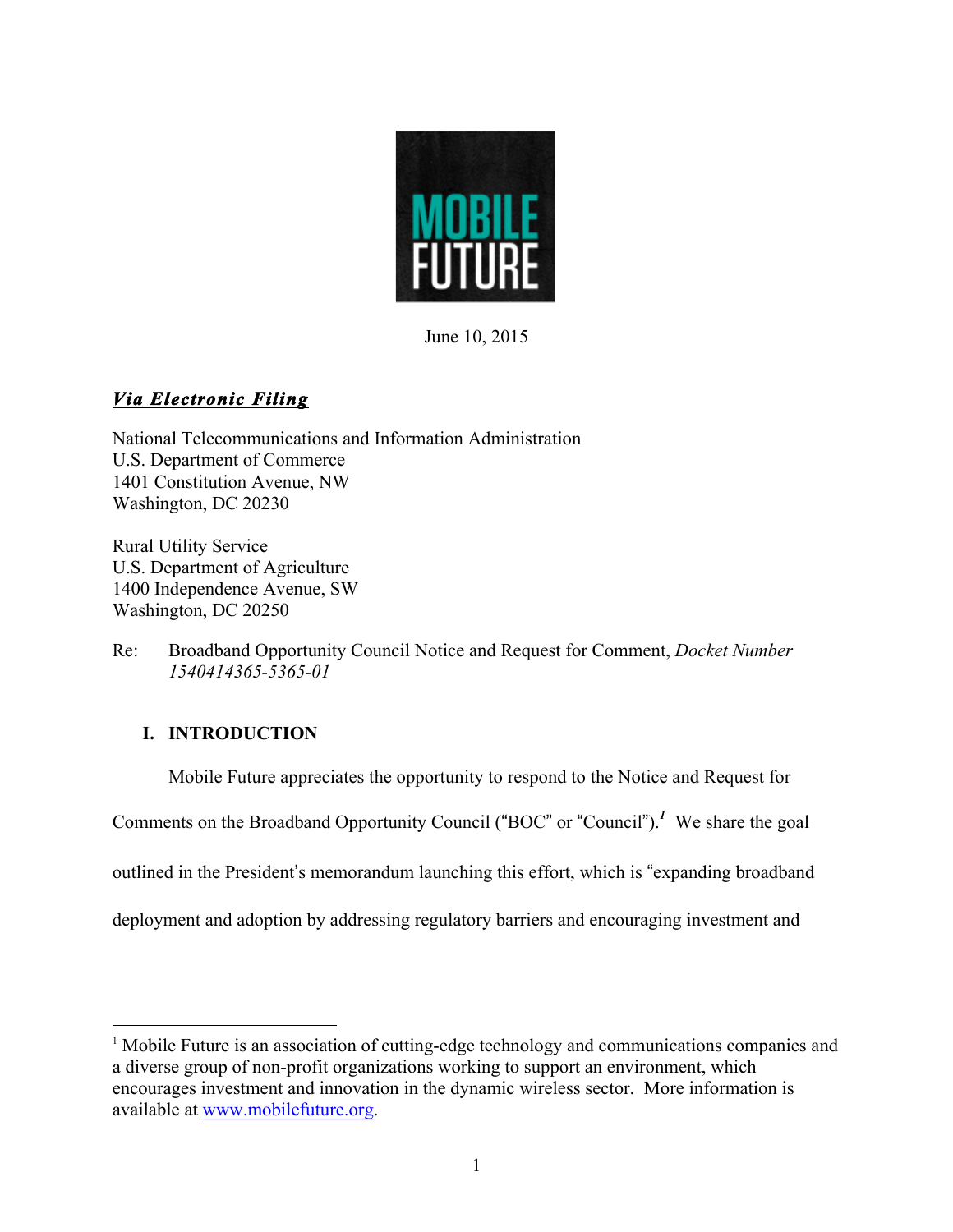training," and we are proud of the role our member companies continue to play in making this important and shared national objective a reality.

Today the United States is the envy of the connected world for the more than \$1.3 trillion in private capital investment that has poured into U.S. broadband infrastructure since  $1996<sup>2</sup>$  to deliver ever faster, more advanced and expanding networks across our vast nation. It is critical that U.S. policies spur continued broadband investment, deployment and adoption—and the many benefits this connectivity brings to our economy and quality of life.

Nowhere is our nation's connected progress more transformational than in mobile broadband. Indeed, our nation has come a long way since President Obama first stood before Congress in his 2011 State of the Union and challenged the public and private sectors to work together to see at least 98% of Americans connected to 4G mobile broadband. In March of this year, the Administration rightly declared victory in reaching this moonshot milestone.

The progress goes much deeper and broader than this one landmark statistic. A full 97% of American consumers have a choice of at least three wireless carriers.<sup>3</sup> Our nation has the largest 4G LTE population on earth—139 million subscribers and counting.<sup>4</sup> More than 40 wireless providers now offer 4G LTE service to U.S. consumers. And, approximately 87% of Americans have an active 3G or 4G connection—trouncing the 38% global average.<sup>5</sup> Formidable new competitors continue to make their way into this market, most recently Google.

 <sup>2</sup> USTelecom, *Broadband Industry Stats,* (last accessed June 5, 2015), *available at* http://www.ustelecom.org/broadband-industry/broadband-industry-stats/investment.<br><sup>3</sup> CTIA, "Annual Wireless Survey," (June 17, 2014).

<sup>4</sup> CTIA, "U.S. LTE Subscriptions Reached Over 139 Million," (Dec. 23, 2014), *available at* http://www.ctia.org/resource-library/facts-and-infographics/archive/us-lte-subscriptions-reachedover-139-million.

<sup>5</sup> "Digital, Social & Mobile in 2015," We are Social, (Jan. 20, 2015), *available at* http://www.slideshare.net/fullscreen/wearesocialsg/digital-social-mobile-in-2015/8.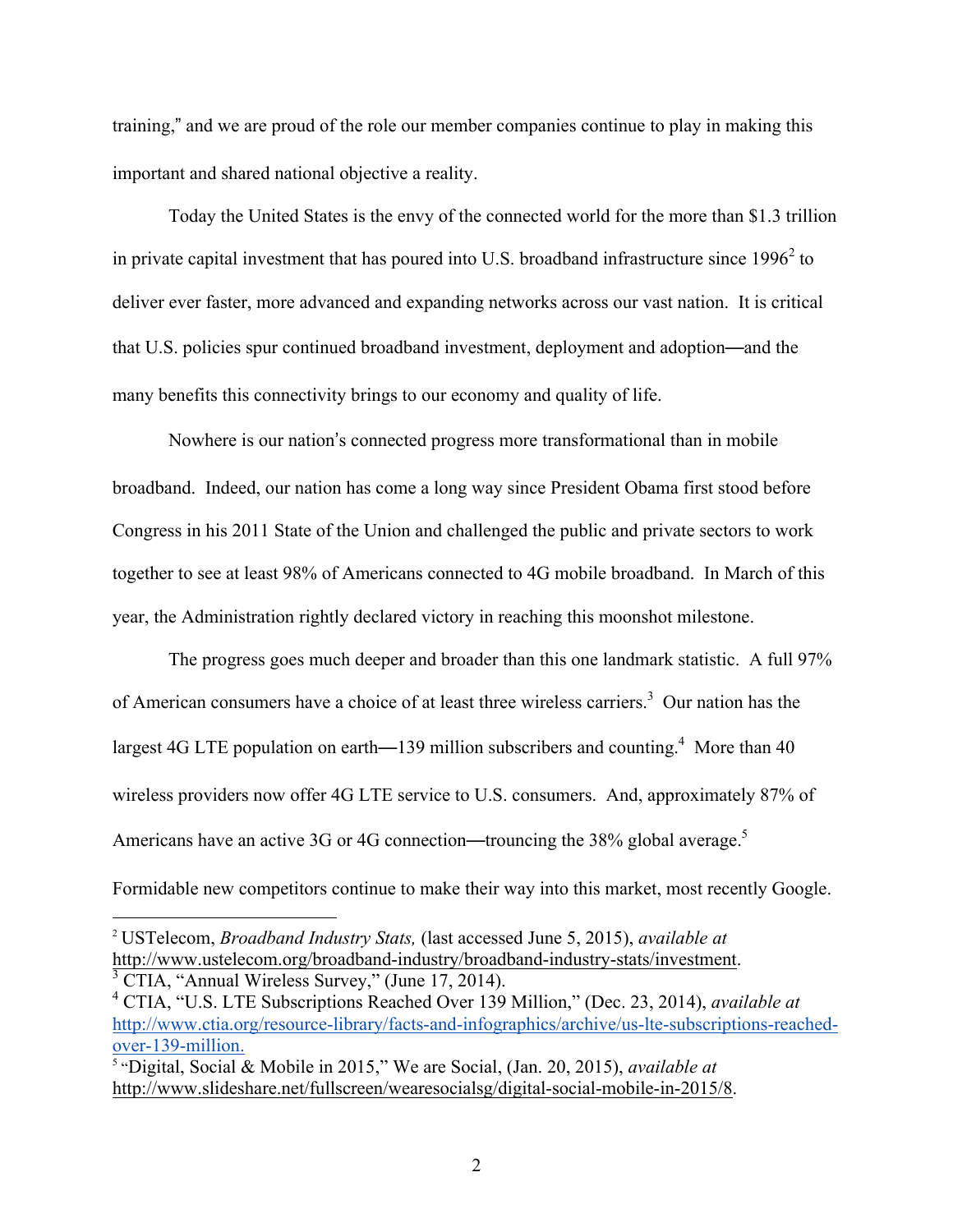And, taking full advantage of all that U.S.-led mobile innovation offers, American consumers use among the most wireless data of any people on the planet—and pay among the least per megabyte for it—with 34% of Americans reporting their wireless bill is under \$50 a month.<sup>6</sup>

The question before us now: How can we build on this rapid and remarkable, worldleading progress? Mobile Future is encouraged by the Council's focus on steps the federal government can take to promote broadband deployment, adoption, and competition, and is particularly interested in the Council's desire to identify and remove regulatory barriers unduly impeding investments in mobile broadband networks, including in rural areas.

 These will relate primarily to the dual imperatives of continued U.S. mobile leadership: (1) Ensuring U.S. policies actively encourage the continual, massive private capital investment flows necessary to ensure American consumers and our economy continue to enjoy state-of-theart mobile broadband infrastructure and (2) Making sure adequate spectrum resources are made available so wireless companies can keep pace with fast-rising consumer demand.

Constructive policies that advance these objectives include making more licensed and unlicensed spectrum available for commercial use, removing hurdles to deployment of wireless infrastructure, and examining existing federal programs to ensure they are effectively administered to maintain the confidence of the public and an effective, laser focus on connecting the unserved.

Equally important is identifying misguided policies that threaten U.S. broadband leadership. Without question, our nation's mobile leadership today would not have been possible without the light-touch regulatory approach that Administrations, Congress and the FCC have

 <sup>6</sup> Aaron Smith, "U.S. Smartphone Use in 2015," PEW Research Center, (April 1, 2015), *available at* http://www.pewinternet.org/2015/04/01/us-smartphone-use-in-2015/.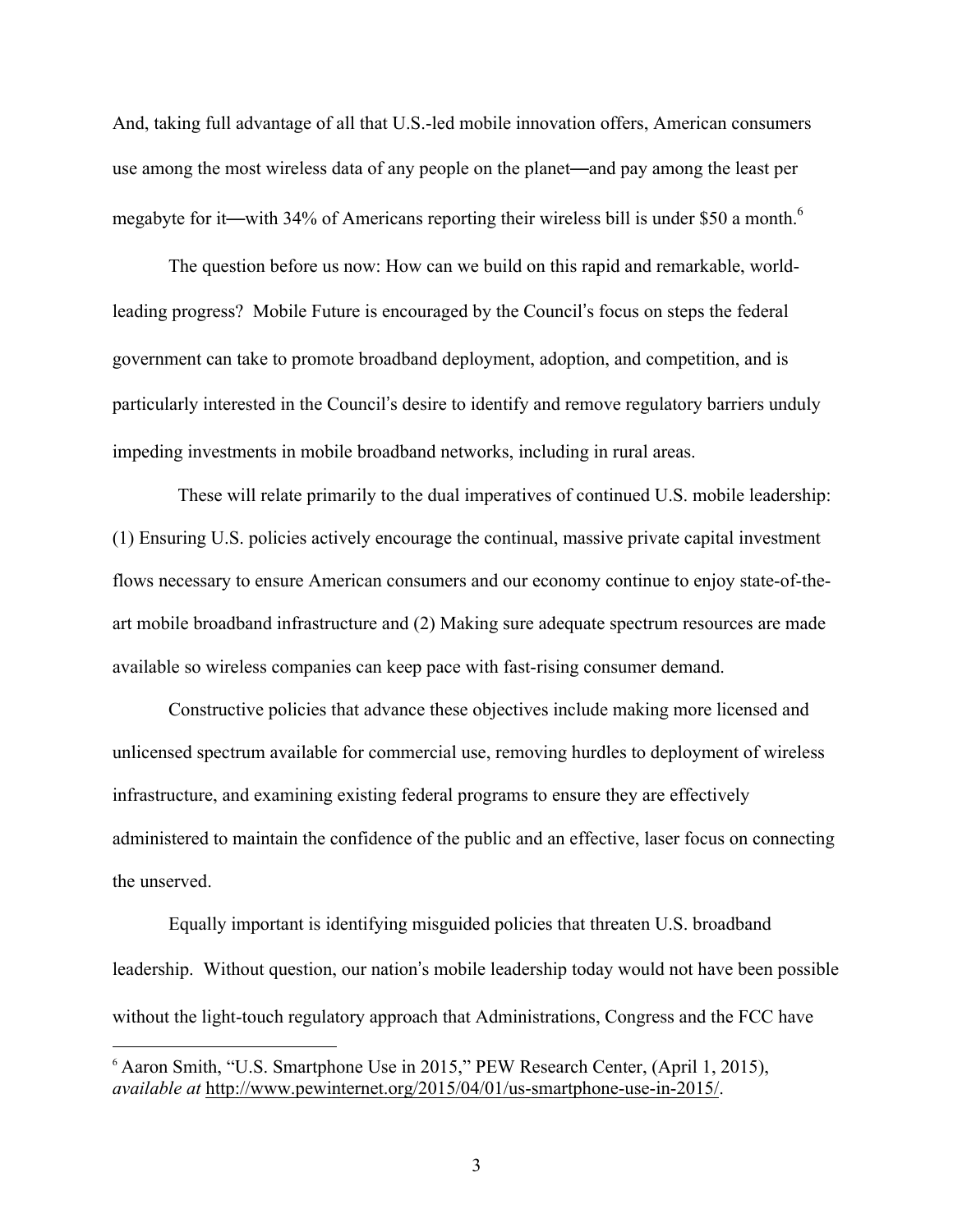embraced for more than 25 years. The FCC's recent decision to reclassify mobile broadband under Title II of the Communications Act represents an abrupt reversal of this proven precedent and presents a serious roadblock to continued investment in U.S. mobile networks.<sup>7</sup> The vague and overbroad standards the Commission adopted have increased uncertainty and hampered investment, ultimately at the expense of consumers.<sup>8</sup> Thus, if the primary task before the Council is to identify regulatory barriers that must be removed to advance our nation's broadband future, then a legislative or regulatory fix that eschews Title II while upholding the universally embraced principles of an open Internet is an essential item that belongs high on the to-do list.

Whether it is to support a student downloading an educational video on a tablet, a parent using a smartphone to upload a video of a child's first baseball game, or a veteran in a remote area using a mobile telehealth application to video chat with a medical specialist, the President is right to seek to galvanize the nation behind expanding these opportunities to all Americans. The progress achieved to date is proof positive of the deep commitment that exists across the public and private sectors. As we seek to build on these advances, it is critical that we 'double down' on unifying policies rooted in constructive collaboration that have served our connected nation so well and stand ready to unlock even more opportunities for all of our citizens.

 <sup>7</sup> *Protecting and Promoting the Open Internet*, GN Docket No. 14-28, FCC 15-24, Report and Order on Remand, Declaratory Ruling, and Order, 80 Fed. Reg. 19737 (2015).

<sup>8</sup> Hal Singer, *Three Ways the FCC's Open Internet Order Will Harm Innovation*, Progressive Policy Institute (May 2015), *available at* http://www.progressivepolicy.org/wpcontent/uploads/2015/05/2015.05-Singer\_Three-Ways-the-FCCs-Open-Internet-Order-Will-Harm-Innovation.pdf; Kevin A. Hassett and Robert J. Shapiro, *The Impact of Title II Regulation of Internet Providers on Their Capital Investments*, Sonecon, at 17-18 (November 2014), *available at* http://www.sonecon.com/docs/studies/Impact\_of\_Title\_II\_Reg\_on\_Investment-Hassett-Shapiro-Nov-14-2014.pdf.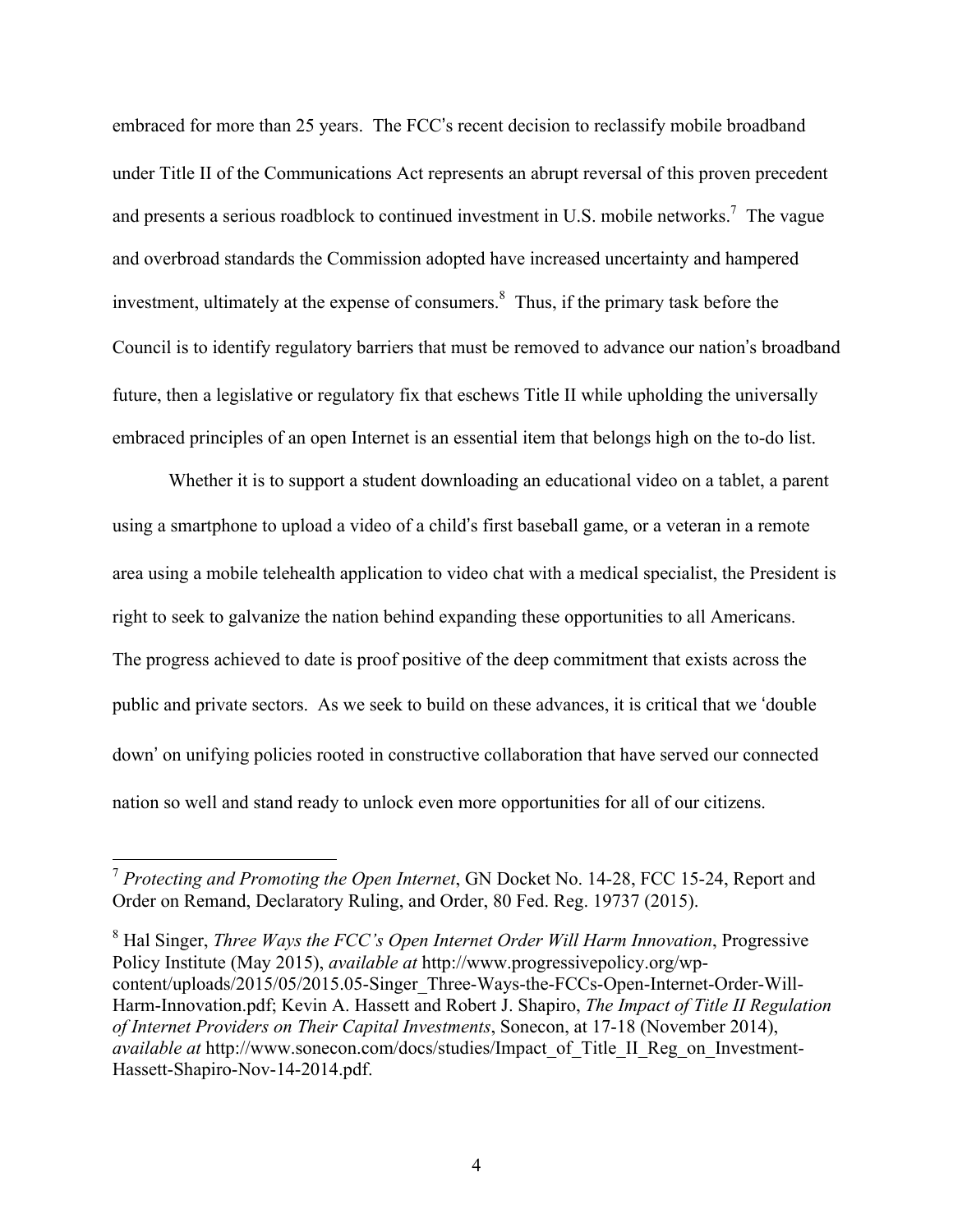#### **II. THE COUNCIL SHOULD PROMOTE POLICES THAT ENCOURAGE MOBILE BROADBAND INFRASTRUCTURE DEPLOYMENT**

Mobile broadband networks depend on the deployment of wireless infrastructure of all types, including high-power mobile base stations, distributed antenna systems and small cells. The federal government can play a role in two key areas to enable greater infrastructure deployment. First, in some areas of the country it is not economical for commercial carriers to deploy networks without support from the FCC's Universal Service Fund ("USF") or other federal grant and loan programs. Second, the federal government controls nearly 30 percent of all land in the United States, owns thousands of buildings, and provides substantial funding for State and local transportation infrastructure. As a result, there are significant opportunities for executive departments and agencies to help streamline and facilitate broadband infrastructure deployment.

In 2011, the FCC reformed the portion of the USF that provides funding to fixed and mobile broadband providers to offer service in remote, high-cost areas of the country. The Commission established a specific goal of ensuring access to voice and 3G or 4G mobile broadband networks for all Americans, including those in rural areas. The recognition of mobile broadband as a priority was welcomed, but four years later this annual \$500 million funding program has yet to be established, and there is little evidence that it will be anytime soon. The Council should encourage the FCC to make this a priority and should ensure that other federal agencies that have a role to play in mobile broadband deployment are actively involved. For example, the Department of Interior should ensure that any historical and environmental preservation laws do not slow deployment of networks in unserved areas. Additionally, agencies involved in tribal issues should examine the opportunity to take all possible steps to ensure that the up to \$100 million that is available annually for deployment on tribal lands is put to use.

5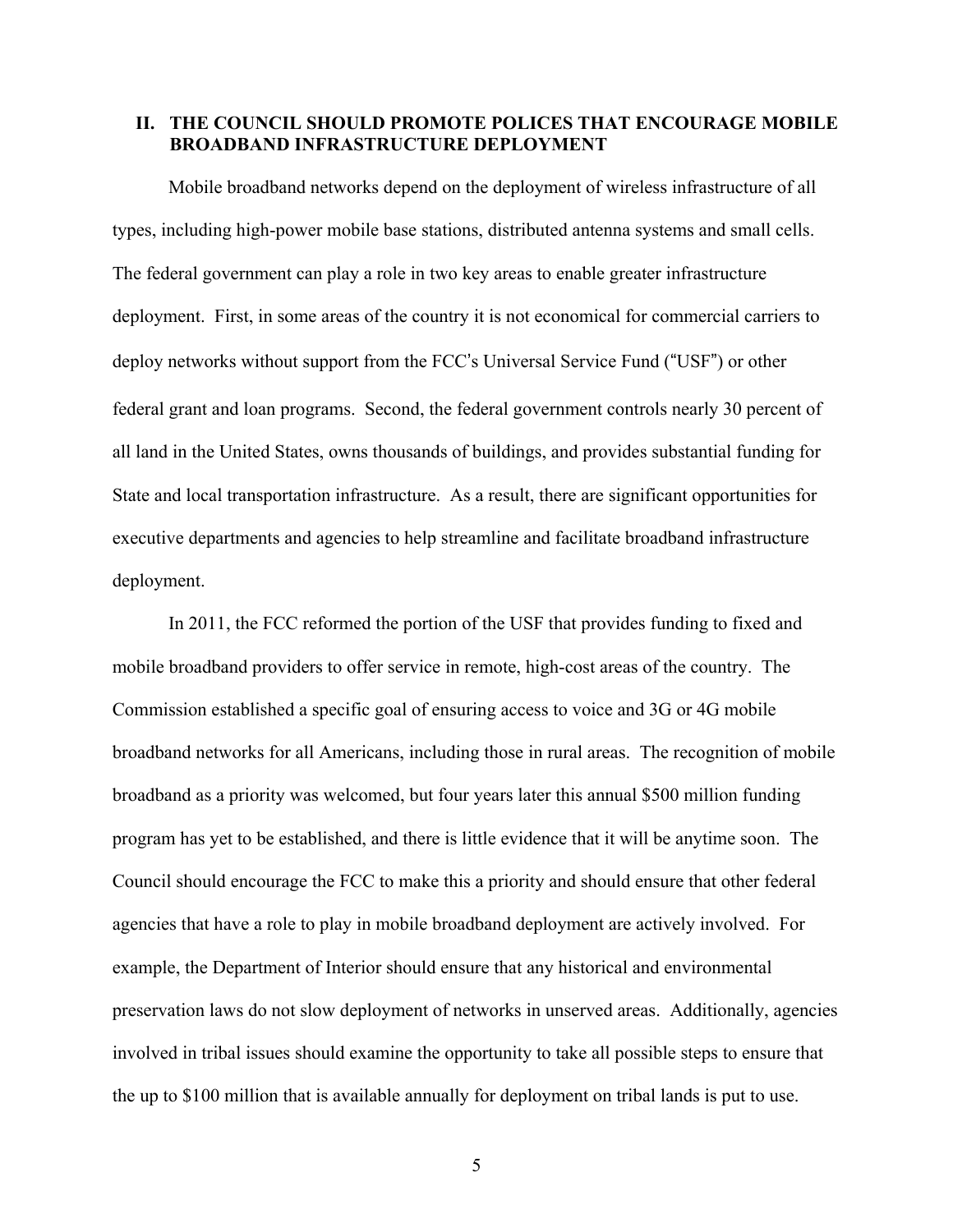In addition to funding, the Council should hold federal agencies accountable for the numerous recommendations made in the National Broadband Plan and in the President's June 2012 "Accelerating Broadband Infrastructure Deployment" Executive Order ("Infrastructure EO").<sup>9</sup> The National Broadband Plan recommended, among other things, that the "Executive" Branch should develop one or more master contracts to expedite the placement of wireless towers on federal government property and buildings and the FCC should improve the collection and availability of information regarding the location and availability of poles, ducts, conduits and rights-of-way," *<sup>10</sup>* which Congress statutorily mandated in the 2012 Spectrum Act.*<sup>11</sup>* The FCC recently adopted an important Order to facilitate the timely deployment of infrastructure by prohibiting state and local governments from unreasonably delaying wireless infrastructure.*<sup>12</sup>* More needs to be done at the federal level on this front in order to facilitate broadband deployment on federal lands, buildings and rights of way. As the Infrastructure EO states, "decisions on access to Federal property and rights of way can be essential to the deployment of both wired and wireless broadband infrastructure." *13*

 <sup>9</sup> Exec. Order No. 13,616, *Accelerating Broadband Infrastructure Deployment*, <sup>77</sup> Fed. Reg. 36903 (June 20, 2012), *available at* https://www.whitehouse.gov/the-pressoffice/2012/06/14/executive-order-accelerating-broadband-infrastructure-deployment ("Infrastructure EO").

<sup>10</sup> *National Broadband Plan*, at 109.

<sup>&</sup>lt;sup>11</sup> Middle Class Tax Relief and Job Creation Act of 2012, Pub. L. No. 112-96, § 6409(b) ("2012 Spectrum Act").

<sup>12</sup> *Acceleration of Broadband Deployment by Improving Wireless Facilities Siting Policies*, WT Docket No. 13-238, *et al.*, Report and Order, 29 FCC Rcd 12865 (2014).

<sup>13</sup> *See* Infrastructure EO, 77 Fed. Reg. at 36903.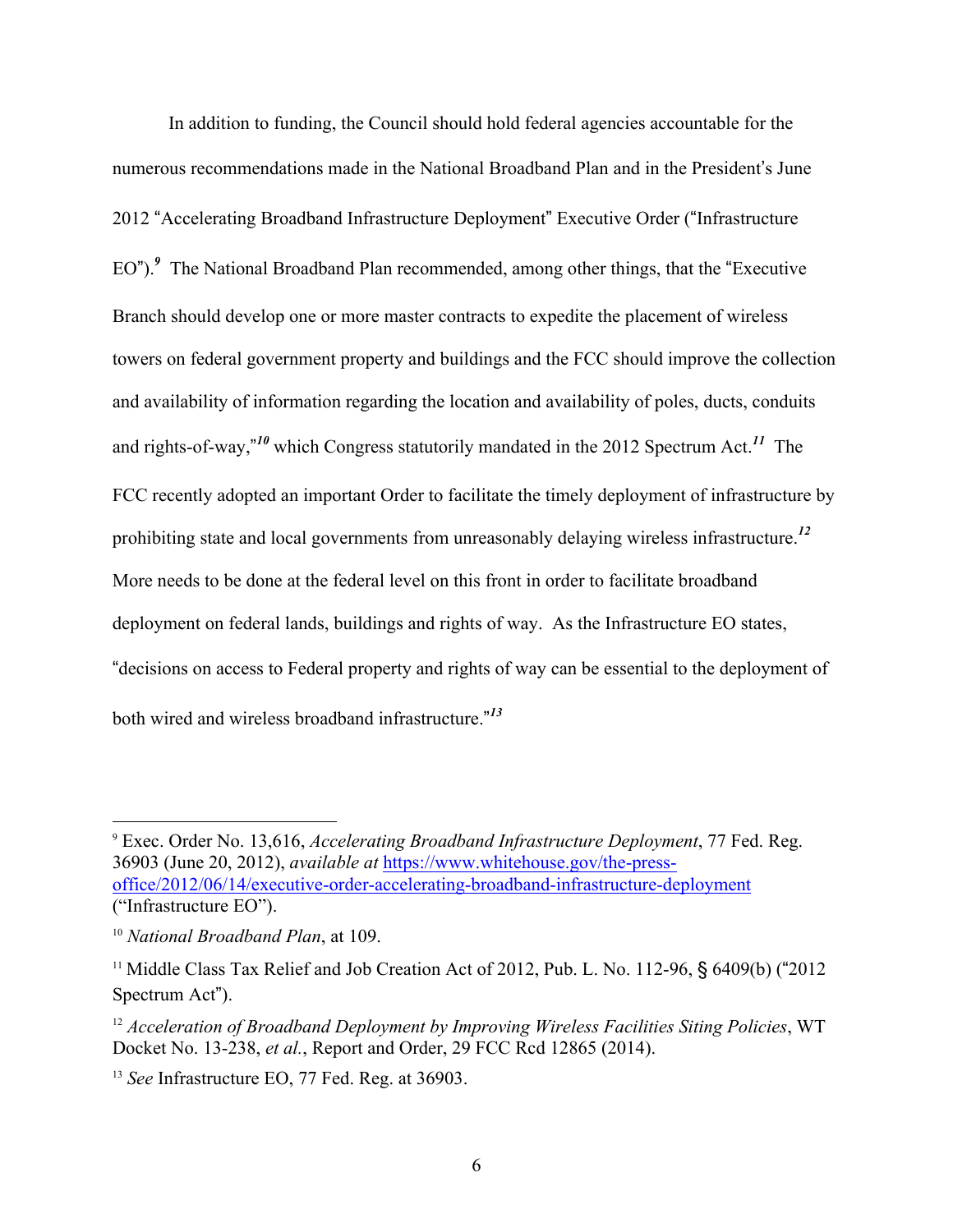In particular, federal agencies should adopt objective policies that promote widespread wireless communications facilities deployment, including DAS and small cells, on federal property. Reasonable timelines for critical steps in the siting process should be established (*e.g*., receipt of applications, determinations of completeness, execution of lease agreements, performance of interference studies and environmental reviews, and approval), and those timelines should provide for expedited approval of upgrades, modifications, collocations and lease renewals as compared to new site applications. In addition, the General Services Administration ("GSA") should continue its efforts to develop a standard application form,*<sup>14</sup>* along with common online processes and master lease agreements that would apply to all federal agencies. The standard terms of those leases should extend to at least 20 years. Finally, consideration should be given to designating a "decision maker" for siting on federal property, such as a single office or point of contact for each agency, empowered to expedite project completion.

## **III. FEDERAL SPECTRUM POLICY SHOULD FOCUS ON CLEARING ADDITIONAL RESOURCES FOR EXCLUSIVE COMMERCIAL USE**

In an Executive Memorandum in 2010, President Obama directed that 500 MHz of new spectrum be allocated for mobile and fixed broadband use.*<sup>15</sup>* Mobile Future commends the

<sup>15</sup> Presidential Memorandum, *Unleashing the Wireless Broadband Revolution*, 75 Fed. Reg. 38387 (July 1, 2010) ("2010 Presidential Memorandum"), *available at* http://www.whitehouse.gov/the-press-office/presidential-memorandum-unleashing-wirelessbroadbandrevolution.

 <sup>14</sup> *See, e.g.*, GSA, Notice and Request for Public Comments, <sup>80</sup> Fed. Reg. <sup>13004</sup> (Mar. 12, 2015) (seeking comment by May 11, 2015 on new form, the "Wireless Telecommunications Industry Application," intended to streamline the collection of information and accelerate the approval process used when a commercial wireless company wishes to install a wireless antenna on a Federal asset for the expansion of a wireless network).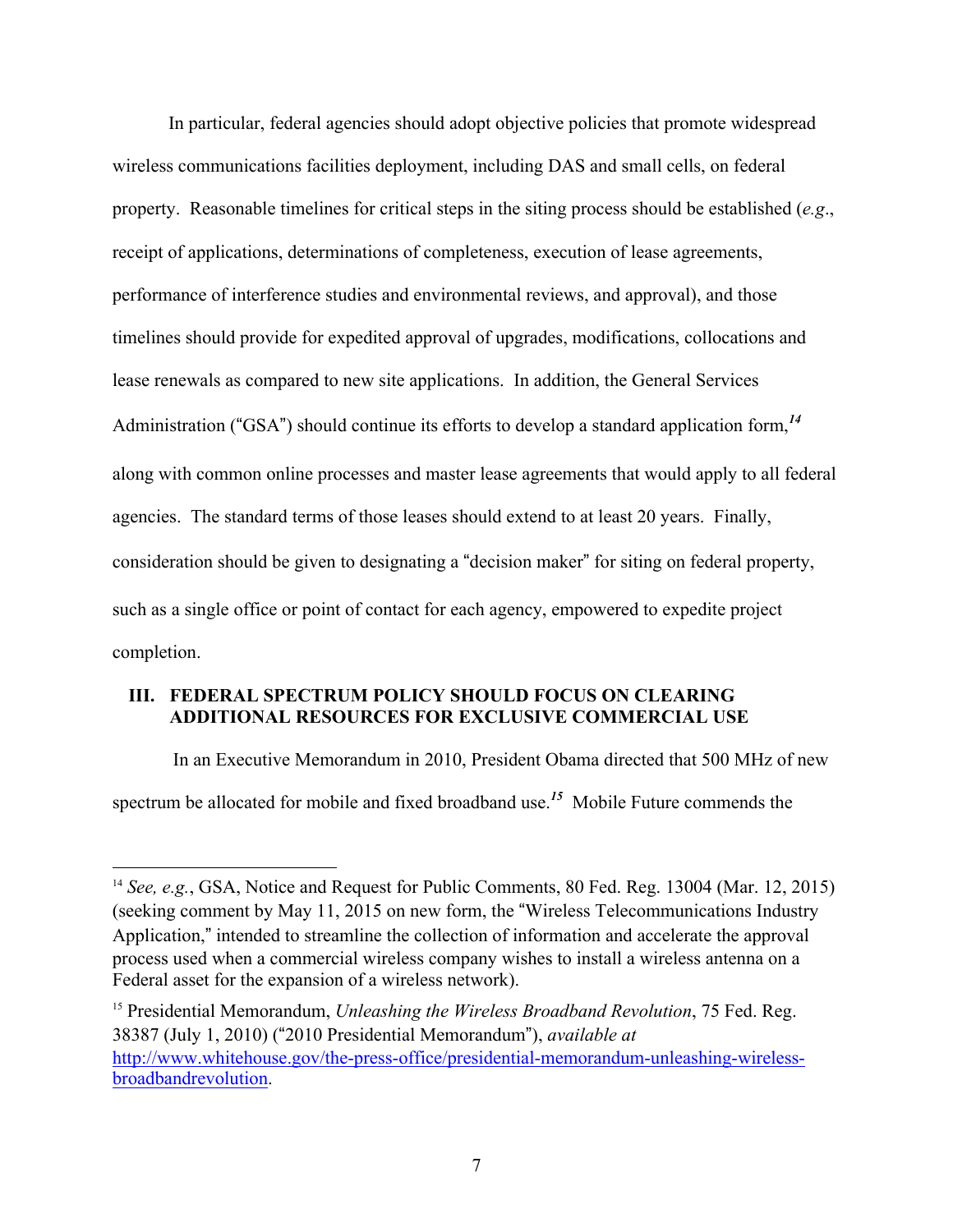Department of Commerce and the FCC for their joint efforts to identify spectrum used by federal agencies that has and will be cleared for commercial use. Most recently, the FCC completed an auction of Advanced Wireless Service licenses in the 1695-1710 MHz, 1755-1780 MHz, and 2155- 2180 MHz bands (collectively, the "AWS-3" bands), which was recovered from government agencies and raised more than \$41 billion in net proceeds.*<sup>16</sup>* This was by far the highest grossing spectrum auction of all time, with 31 bidders winning a total of 1,611 licenses. There are three key lessons the Council should take into account to encourage further reallocation of additional spectrum resources.

First, when federal spectrum is repurposed for commercial use, the private sector uses these resources in a way that brings massive benefits to consumers and the economy. The White House and NTIA must continue to push federal agencies to identify spectrum to reallocate and clear for commercial use, and then create transition plans for these agencies.

Second, when all wireless carriers are permitted to compete on an equal playing field, spectrum auctions are a proven tool to widely distribute spectrum to providers of all sizes and raise substantial revenue for the Treasury. Given that the Council is particularly interested in how to ensure deployment in rural areas, it is also important for policymakers to understand that foreclosing large nationwide carriers from fully participating in spectrum auctions results in less buildout, most notably in rural areas. As the FCC prepares for the broadcast incentive auction, currently scheduled to occur in 2016, and other future auctions, policymakers should recognize the importance of ensuring that all companies have an equal opportunity to acquire the spectrum

 <sup>16</sup> Public Notice, *Auction of Advanced Wireless Services (AWS-3) Licenses Closes: Winning Bidders Announced for Auction 97*, 30 FCC Rcd 630 (2015), *available at* https://apps.fcc.gov/edocs\_public/attachmatch/DA-15-131A1.pdf.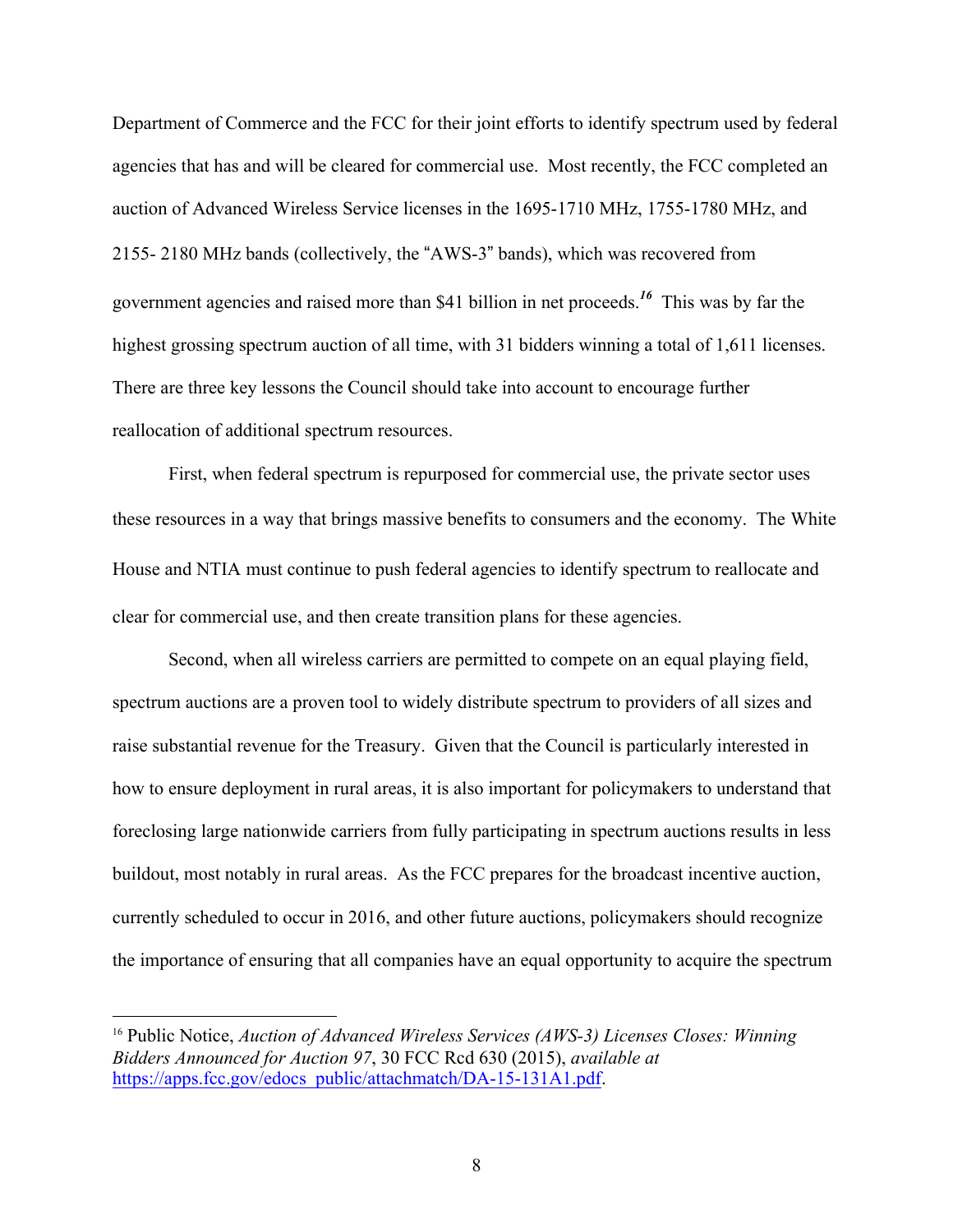they need in all markets to keep up with soaring consumer demands and ensure buildout in rural America.

Policymakers should resist requests from some companies for spectrum set-asides or other government auction manipulation to acquire low-band spectrum to serve rural areas. As an example, Sprint and T-Mobile are the primary proponents of setting aside "reserve spectrum" for themselves and certain other carriers in the upcoming incentive auction, arguing among other things that they need the reserve to acquire spectrum to provide service in rural America. But these nationwide companies have not built out in rural areas where they already hold spectrum. In the five most rural states in the contiguous U.S., T-Mobile holds an average of 32 MHz and Sprint holds an average of 84 MHz of highly coveted spectrum.*<sup>17</sup>* Yet the companies don't provide service of their own in 177 of the 231 counties in those states.*<sup>18</sup>* Meanwhile, AT&T and Verizon have each invested significantly to acquire low-band spectrum and have invested in infrastructure to cover 308 million Americans with LTE over their own networks, including the highest percentages of rural customers.<sup>19</sup> Further buildout in rural America could very well be delayed if auction policy limits participation for the nationwide providers that are actually investing, deploying and serving millions of rural consumers.

 <sup>17</sup> Diane Smith, *The Truth About Spectrum Deployment in Rural America*, Mobile Future and American Rural, at 2 (March 2015), *available at* http://mobilefuture.org/wpcontent/uploads/2015/03/031615-MF-Rural-Paper-FINAL.pdf.

<sup>18</sup> *Id.*

<sup>19</sup> See AT&T, News, "About our Network," available at http://about.att.com/news/wirelessnetwork.html (last visited June 2, 2015); Verizon Wireless, News Center, "The Verizon Wireless 4G LTE Network," *available at* http://www.verizonwireless.com/news/LTE/Overview.html (last visited June 2, 2015)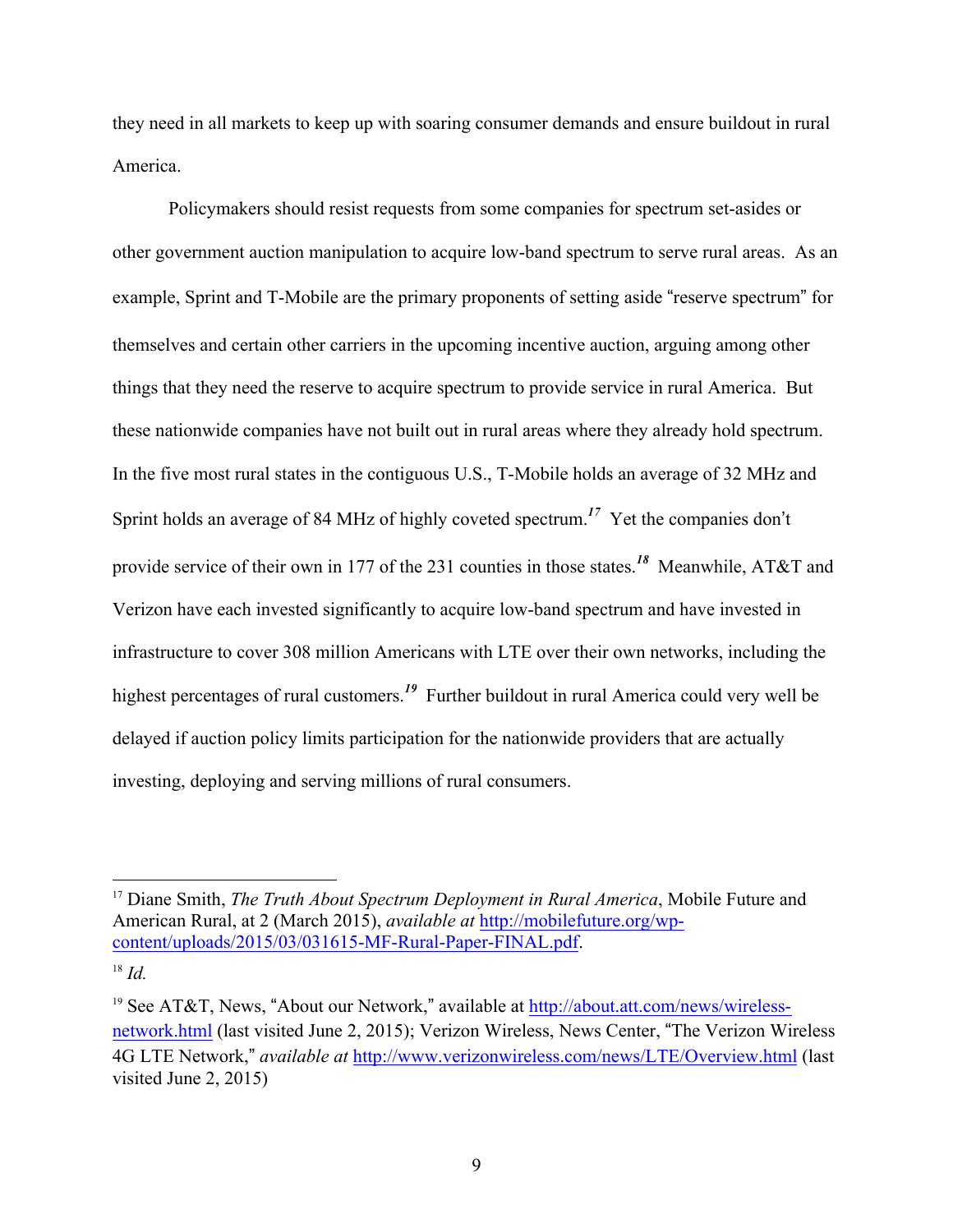Further, open spectrum auctions are a proven mechanism of distributing spectrum to a variety of providers, both large and small. During the past eleven auctions offering spectrum for terrestrial mobile broadband services from 2003 through 2015, all of them open auctions, nonnationwide operators and small businesses have won nearly half (48.28%) of the spectrum offered.*<sup>20</sup>* And in the FCC's 2006 AWS-1 auction, the only spectrum auction held during the past twelve years in which all four nationwide operators participated, T-Mobile acquired more spectrum (26% of all MHz-POPs) than AT&T and Verizon combined (25%).*<sup>21</sup>* Conversely, the FCC experimented with auction set-asides in its 1996 PCS auction with disastrous results, including spectrum deployment delays of between three and ten years and a loss in consumer welfare of more than \$70 billion.<sup>22</sup> In short, when all providers are permitted to participate, consumers are the ultimate winners.

Third, due to the growing array of consumer benefits and increasing demand for highcapacity mobile broadband networks, the priority must be to reallocate government spectrum for exclusive commercial use. While spectrum-sharing techniques show promise and should continue to be explored, complex and unproven sharing models and business plans are no substitute for the cleared spectrum necessary for effective mobile broadband services. Mobile Future supports a concerted effort to improve spectrum-sharing opportunities, but we are particularly concerned about the specific recommendation for the FCC to identify "spectrum

 <sup>20</sup> *FCC Spectrum Auctions and Secondary Market Policies: An Assessment of the Distribution of Spectrum Resources Under the Spectrum Screen*, at 20 (Nov. 2013), *available at* http://mobilefuture.org/wp-content/uploads/2013/11/Paper-Distribution-of-Spectrum-Resources.pdf. The analysis was done on a MHz-POPs basis.

 $^{21}$  *Id.* at ii.

<sup>22</sup> Robert Earle and David W. Sosa, *Spectrum Auctions Around the World: An Assessment of International Experiences with Auction Restrictions*, at 7-10 (July 2013), *available at* http://mobilefuture.org/wp-content/uploads/2013/07/Spectrum-Auctions-Around-The-World.pdf.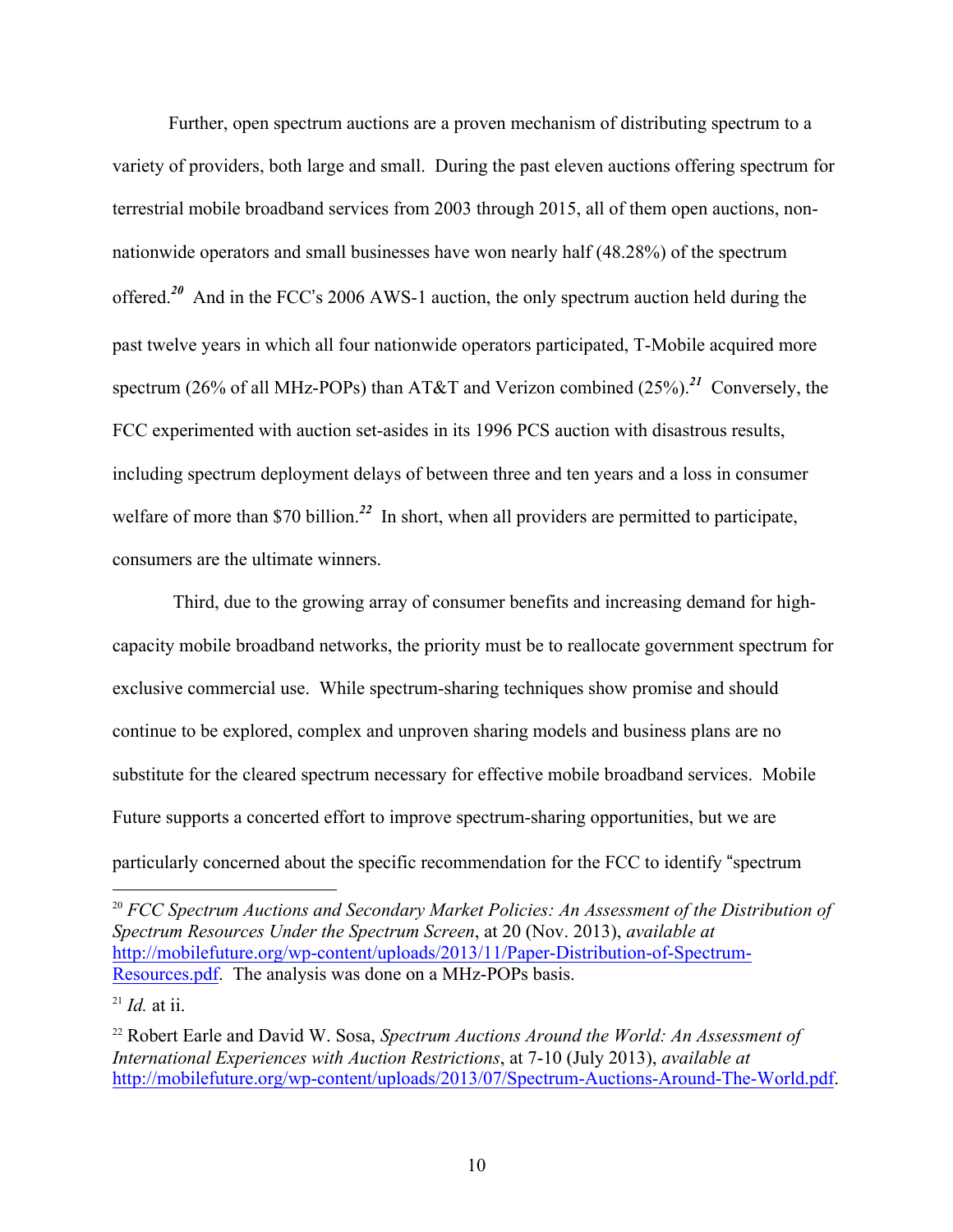allocated for non-federal uses that can be made available to agencies on a shared or exclusive basis." *<sup>23</sup>* To meet the massive growth in demand for mobile broadband, which has significant benefits for federal users who are increasingly using commercial services, the focus must remain on repurposing federal spectrum for commercial use. The existing marketplace provides many opportunities for federal users to utilize commercial bands and technologies. The Council should be wary of introducing new and untested sharing mechanisms into spectrum management at a critical time of growth for the mobile ecosystem.

## **IV. THE COUNCIL SHOULD FOCUS ON ADMINISTERING FEDERAL PROGRAMS TO FACILITATE MOBILE BROADBAND USE**

Finally, agencies should examine federal programs to ensure that they are effectively administered to incentivize mobile use. Agencies should promote innovative ways to use mobile in sectors like education, healthcare, energy and basic government services.

For instance, online tools are improving education outcomes across the board. Schools are rapidly adopting one-to-one digital learning initiatives where every student is provided with, or expected to have, a laptop, tablet or smartphone to access online learning tools and educational content. High speed broadband – fixed and mobile – connects students to cuttingedge learning tools and gives students and teachers access to interactive content that enables individualized learning and distance-learning opportunities like never before.

The Department of Education recognizes this and is leading the ConnectED Initiative to get Internet connectivity and educational technology into classrooms and into the hands of students and teachers. The initiative includes commitments from multiple nationwide wireless

 <sup>23</sup> Presidential Memorandum, *Expanding America*'*<sup>s</sup> Leadership in Wireless Innovation*, <sup>78</sup> Fed. Reg. 37431, 37434 Section 7(b) (July 20, 2013), https://www.whitehouse.gov/the-pressoffice/2013/06/14/presidential-memorandum-expanding-americas-leadership-wireless-innovatio.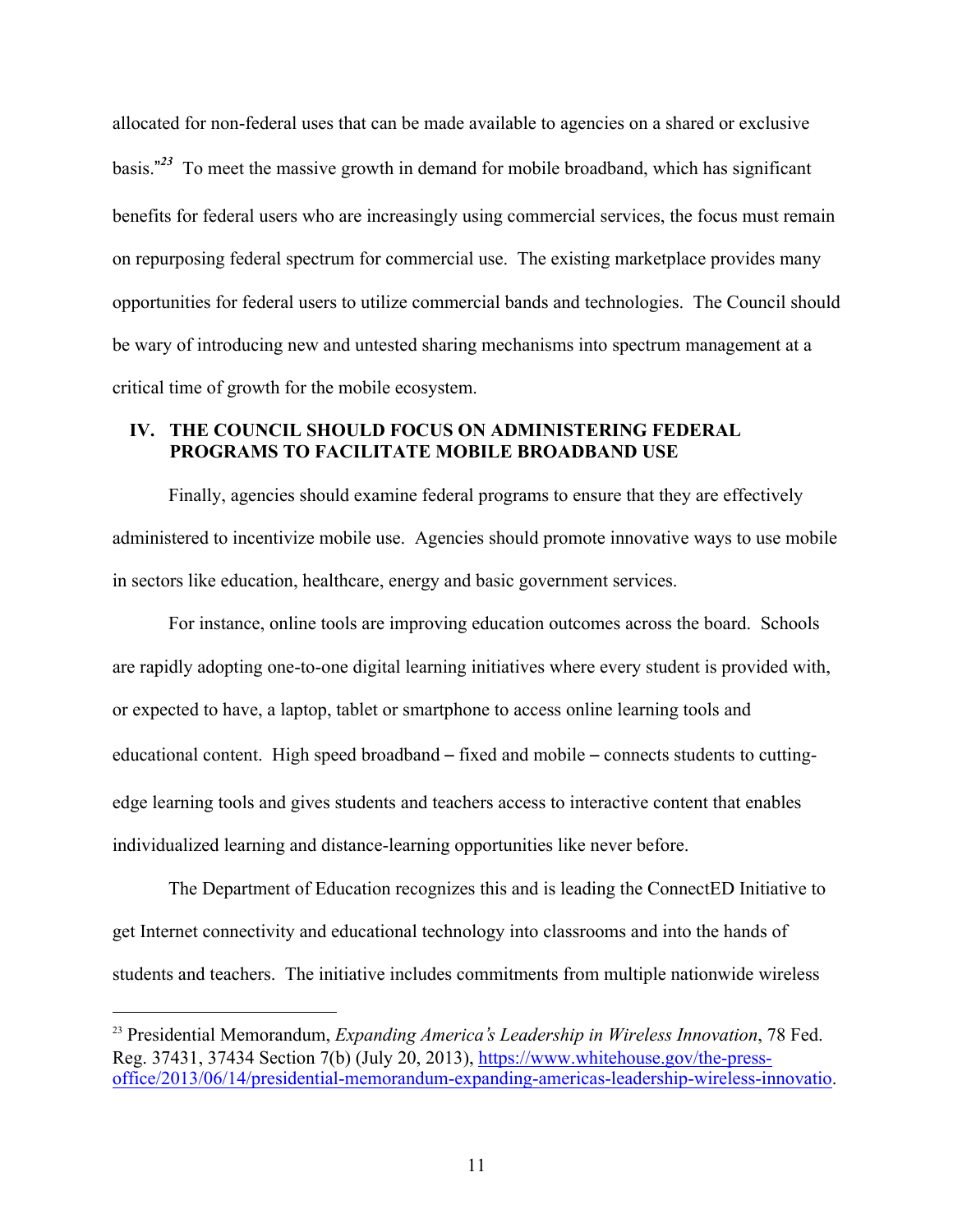carriers to provide discounted monthly wireless broadband service for hundreds of thousands of students. For example, AT&T has committed to provide a broad array of services that enable a comprehensive tablet-based education capability to 50,000 middle and high school students, and Verizon will be expanding one of its key education initiatives, the Verizon Innovative Learning Schools, by introducing the Verizon Mobile Learning Academy which offers critical support for administrators, technology coaches and teachers by sharing best practices and principles on the most effective mobile learning classrooms and environments.

These private sector commitments are significant, but it is also important to examine existing government-funded education technology programs to ensure they are designed to facilitate the adoption of mobile broadband technologies for students and teachers. Additionally, while the FCC should be applauded for taking steps to upgrade the E-rate program to focus on broadband, the Commission should not effectively phase out support for mobile broadband services, unless it is in the rare instance where a school does not have access to a broadband connection sufficient to support a wireless local area network.*<sup>24</sup>* Wi-Fi is an important component of school broadband connectivity, but support for mobile broadband solutions is also needed to solve the problem. The Commission should act on pending petitions for reconsideration to ensure that schools, teachers and students can benefit from the many benefits of mobile broadband for education.*<sup>25</sup>*

 <sup>24</sup> *Modernizing the E-rate Program for Schools and Libraries*, WC Docket No. 13-184, Report and Order and Further Notice of Proposed Rulemaking, 29 FCC Rcd 8870 (2014).

<sup>&</sup>lt;sup>25</sup> Petition for Reconsideration and Clarification of T-Mobile USA, Inc., WC Docket NO. 13-184, WC Docket No. 10-90 (filed Mar. 6, 2015), *available at* http://apps.fcc.gov/ecfs/comment/view?id=60001025819.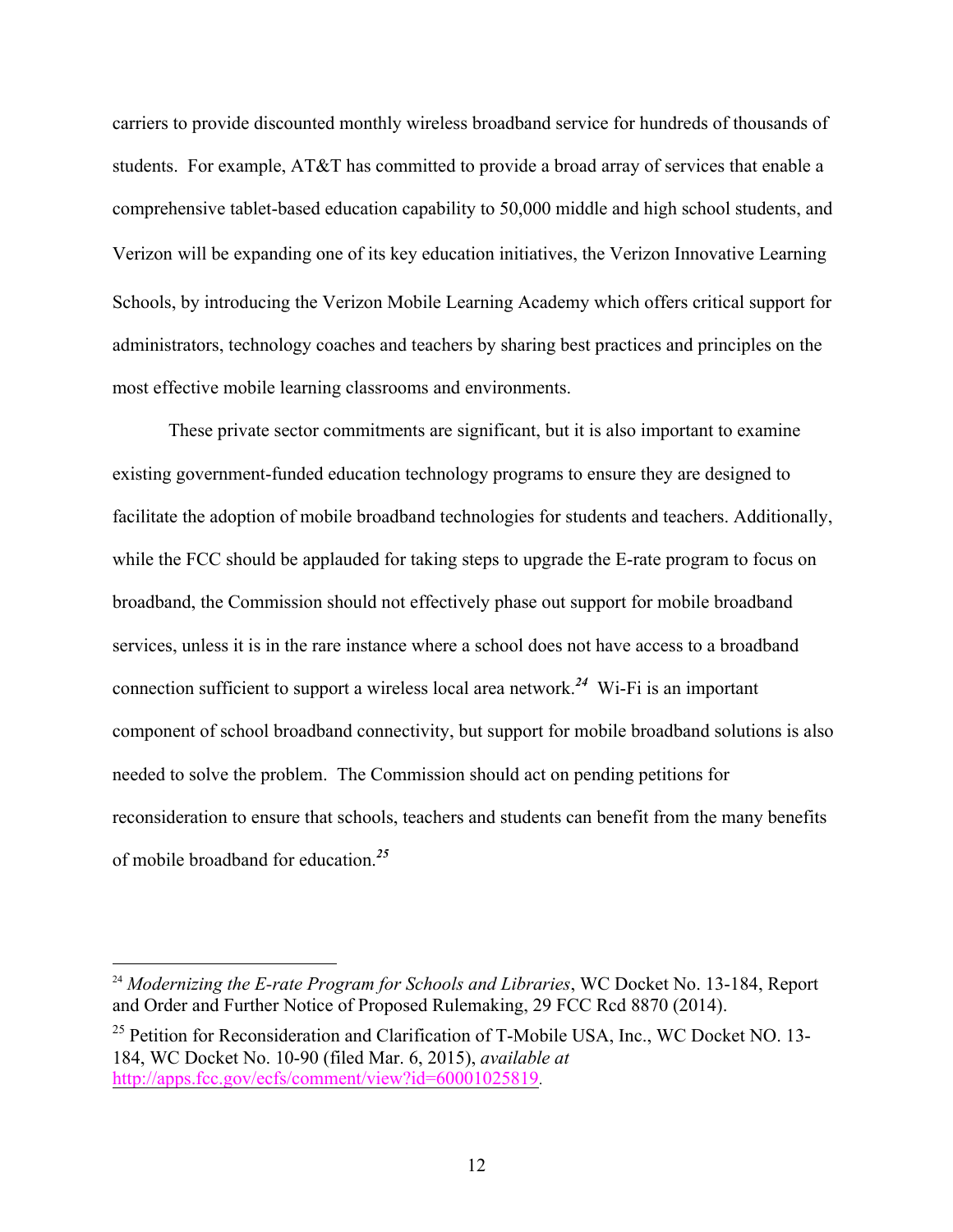Mobile broadband can also make a substantial impact on the lives of Americans by enabling telemedicine applications and services, including mobile video consultation and remote patient monitoring, particularly in rural areas where medical specialists are often locally unavailable. Digital health tools "offer convenience critical to improving consumer engagement and clinician responsiveness." *<sup>26</sup>* It is well documented that telemedicine can save costs for healthcare providers and consumers and, more importantly, has been shown to improve patient outcomes. The FCC has updated its Rural Healthcare Program to support high-capacity broadband networks for rural healthcare providers through the establishment of the Healthcare Connect Fund.*<sup>27</sup>* Providing support for healthcare providers to get connected to broadband is important, but it is equally important that the Department of Health and Human Service and other relevant federal and state agencies examine existing policies to encourage the adoption of telemedicine services.

Other government agencies can also use the power of mobile broadband to facilitate consumer goods and services. Abiding by the President's directive to optimize government services for mobile<sup>28</sup> can help streamline the process to apply for government assistance, save time at the passport office or find tax forms from the IRS. Federal, state and local agencies can encourage the use of smart meters and other mobile-enabled products in relation to utilities. For

 <sup>26</sup> *See National Broadband Plan*, at 204-207.

<sup>27</sup> *Rural Health Care Support Mechanism*, WC Docket No. 02-60, Report and Order, 27 FCC Rcd 16678 (2012).

<sup>&</sup>lt;sup>28</sup> Presidential Memorandum, "Building a  $21<sup>st</sup>$  Century Digital Government," (May 23, 2012), *available at* https://www.whitehouse.gov/the-press-office/2012/05/23/presidentialmemorandum-building-21st-century-digital-government.